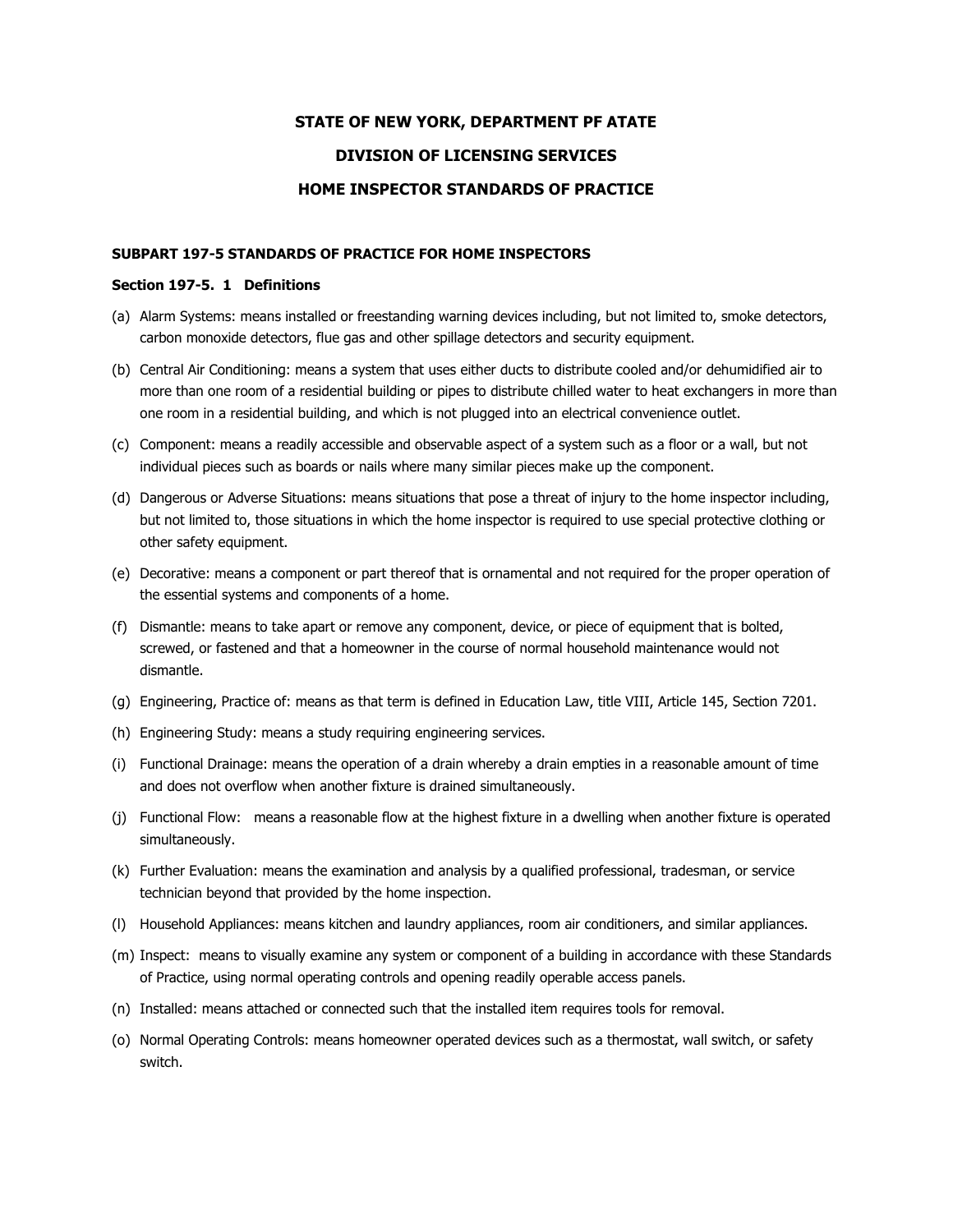- (p) Observable: means able to be observed at the time of the inspection without the removal of covering, fixed, finished and or stored materials.
- (q) Observe: means the act of making a visual examination.
- (r) On-site Water Supply Quantity: means the volume of water that is available for domestic use.
- (s) Operate: means to cause systems or equipment to function.
- (t) Primary Windows and Doors: means windows and exterior doors that are designed to remain in their respective openings year-round.
- (u) Readily Accessible: means available for visual inspection without requiring the home inspector to remove or dismantle any personal property, use destructive measures, or take any action which will likely involve risk to persons or property.
- (v) Readily Operable Access Panel: means a panel provided for homeowner inspection and maintenance, which has removable or operable fasteners or latch devices in order to be lifted, swung open, or otherwise removed by one person, and its edges and fasteners are not painted in place. The panel must be within normal reach and not blocked by stored items, furniture or building components.
- (w) Recreational Facilities: means spas, saunas, steam baths, swimming pools, tennis courts, playground equipment, and other entertainment or athletic facilities.
- (x) Report: means a written document setting forth findings of home inspection unless otherwise specified in these regulations.
- (y) Representative Number: means for multiple identical components such as windows and electrical outlets, one such component per room. For multiple identical exterior components this term shall mean one such component on each side of the building.
- (z) Roof Drainage Systems: means gutters, down spouts, leaders, splash blocks, and similar components used to carry water off a roof and away from a building.
- (aa) Safe Access: means access free of any encumbrances, hazardous materials, health and safety hazards such as climbing and/or standing on other than the ground and/or floor which may jeopardize the inspector.
- (bb)Safety Glazing: means tempered glass, laminated glass or rigid plastic.
- (cc) Shut Down: means a piece of equipment or a system is shut down when the device or control cannot be operated in a manner that a homeowner would normally use to operate it. If the safety switch or circuit breaker is in the "off" position, or the fuse is missing or blown, the inspector is not required to reestablish the circuit for the purpose of operating the equipment or system.
- (dd)Solid Fuel Heating Device: means any wood, coal, or other similar organic fuel burning device including, but not limited to, fireplaces whether masonry or factory built, fireplace inserts and stoves, wood stoves (room heaters), central furnaces, and any combination of these devices.
- (ee) Structural Component: means a component that supports non-variable forces or weights (dead loads) and variable forces or weights (live loads)
- (ff) System: means a combination of interacting or interdependent components, assembled to carry out one or more functions.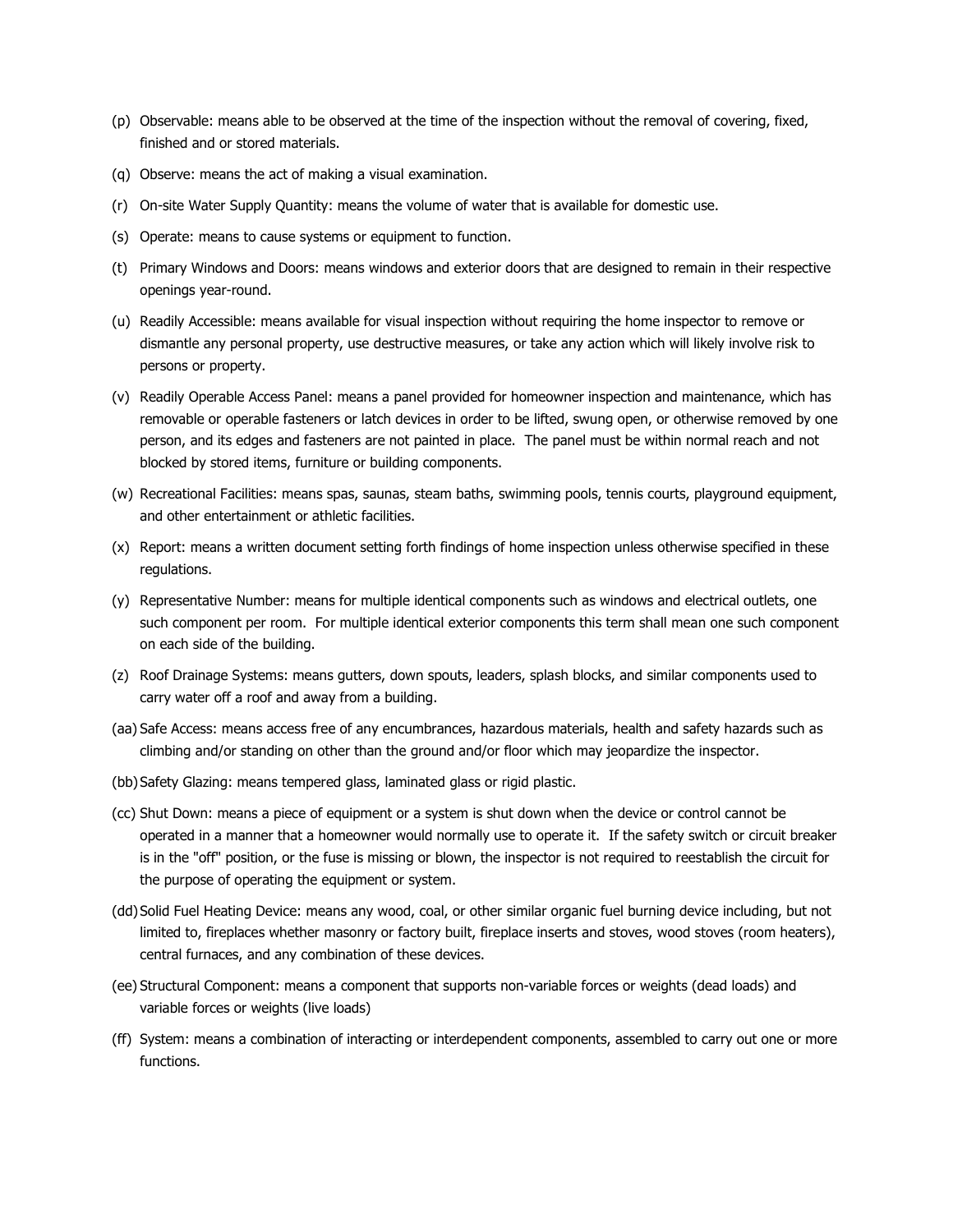- (gg)Technically Exhaustive: means an inspection is technically exhaustive when it involves the extensive use of measurements, instruments, testing, calculations, and other means to develop scientific or engineering findings, conclusions, and recommendations.
- (hh)Under Floor Crawl Space: means the area within the confines of the foundation and between the ground and the underside of the lowest floor structural component.
- (ii) Unsafe: means a condition in a readily accessible, installed system or component, which is judged by the Home Inspector to be of significant risk of personal injury during normal, day to day use. The risk may be due to damage, deterioration, improper installation or a change in the accepted residential construction standard.
- (jj) Water Supply Quality: means the quality of a residential building's water supply based on the bacterial, chemical, mineral, and solids content of the water.

#### **Section 197-5.2 Purpose and Scope**

- (a) These Standards of Practice establish a minimum and uniform standard for home inspectors. Home inspections shall be performed in compliance with these Standards of Practice and shall provide the client with objective information regarding the condition of the systems and components of the residential building as observed at the time of the home inspection.
- (b) These Standards of Practice are not intended to limit home inspectors from including other inspection services or from observing and reporting upon systems and components not required by these Standards of Practice.
- (c) The home inspection report shall clearly identify the systems and components of the residential building that were observed. If a home inspector is providing a home inspection that does not meet the minimum requirements as set forth in this Standards of Practice, the home inspection report must describe the scope of work, the services provided and the systems and components that are included and excluded in the inspection.

#### **Section 197-5.3 Minimum Requirements**

- (a) Home inspectors shall observe and report on readily accessible, visually observable installed systems and components as set forth in these Standards of Practice.
- (b) Home inspectors shall report on those systems and components observed that, in the professional opinion of the home inspector, are deficient, not functioning properly and/or unsafe.
- (c) If a home inspector has not observed a particular system or major component, he or she shall list said item in the inspection report as an item that was not observed and shall set forth the reasons why said item was not observed.

# **Section 197-5.4 Site Conditions**

- (a) Home inspectors shall observe and report the following site conditions:
	- 1. The building perimeter for land grade and water drainage directly adjacent to the foundation;
	- 2. Trees and vegetation that adversely affect the residential building;
	- 3. Walkways, steps, driveways, patios and retaining walls.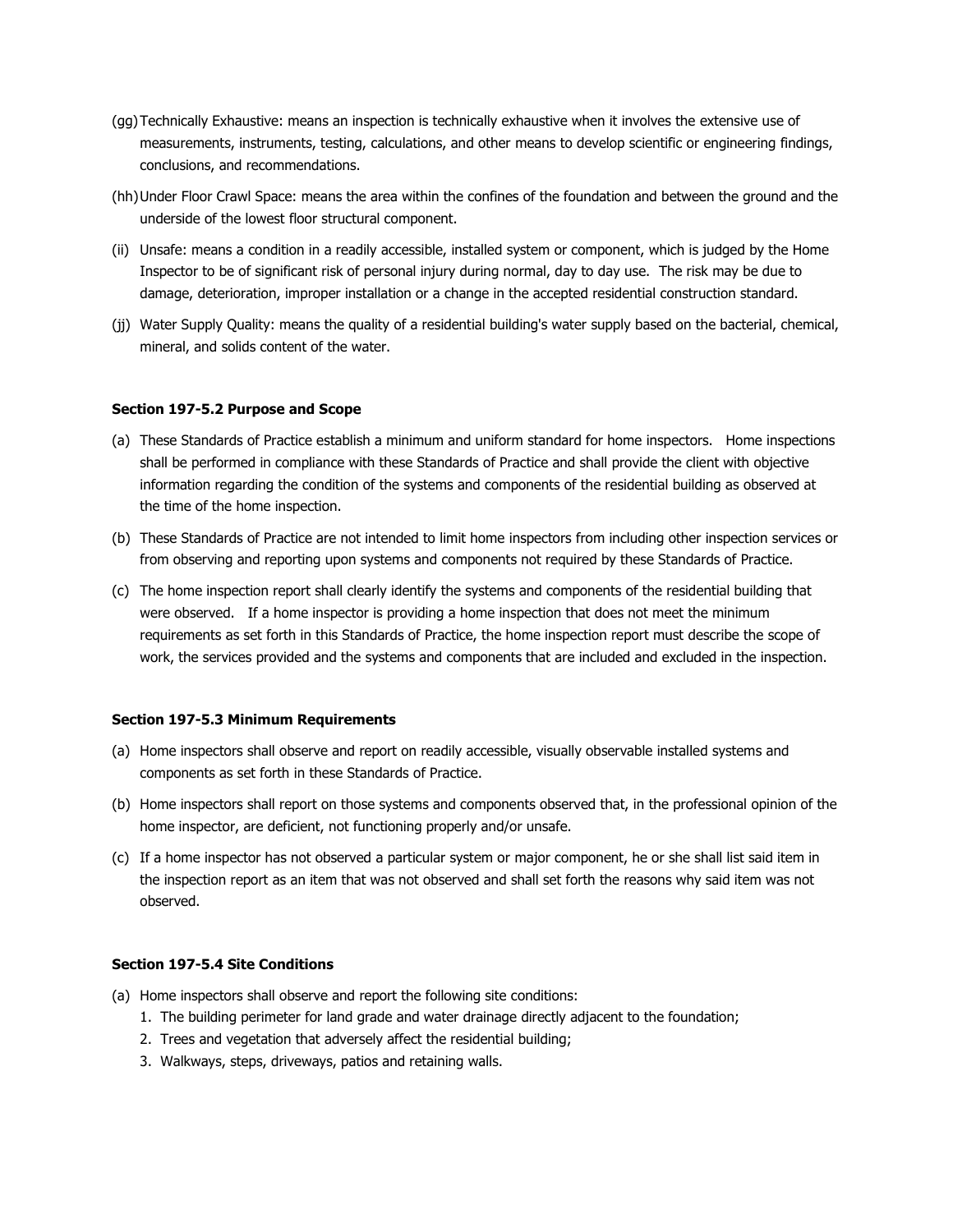- (a) Home inspectors are not required to observe and report on the following site conditions:
	- 1. Fences and privacy walls;
	- 2. The health and condition of trees, shrubs and other vegetation.

## **Section 197-5. 5 Structural Systems**

- (a) Home inspectors shall observe and report on the following:
	- 1. Any deteriorated and/or damaged structural component including the building foundation and framing;
	- 2. The floor structure;
	- 3. The wall structure;
	- 4. The ceiling structure;
	- 5. The roof structure.

## **Section 197-5.6 Exterior**

- (a) Home inspectors shall observe and report on:
	- 1. All exterior walls and coverings, flashing and trim;
	- 2. All exterior doors including garage doors and operators;
	- 3. All attached or adjacent decks, balconies, stoops, steps, porches and railings;
	- 4. All eaves, soffits and fascias where accessible from the ground level;
	- 5. All adjacent walkways, patios and driveways on the subject property;
	- 6. The condition of a representative number of windows.
- (a) Home inspectors are not required to observe and report on the following:
	- 1. Screening, shutters, awnings and other seasonal accessories;
	- 2. Fences;
	- 3. Geological and/or soil conditions;
	- 4. Recreational facilities;
	- 5. Out-buildings other than garages and carports;

6. Tennis courts, jetted tubs, hot tubs, swimming pools, saunas and similar structures that would require specialized knowledge or test equipment;

- 7. Erosion control and earth stabilization measures;
- 8. The operation of security locks, devices or systems;
- 9. The presence of safety-type glass or the integrity of thermal window seals or damaged glass.

### **Section 197-5.7 Roof Systems**

- (a) Home inspectors shall observe and report on readily accessible:
	- 1. Roofing materials and condition;
	- 2. Roof drainage systems;
	- 3. Flashing;
	- 4. Skylights, chimneys and roof penetrations.
- (b) The home inspector shall report on the methods used to observe the roof and other components set forth in this section.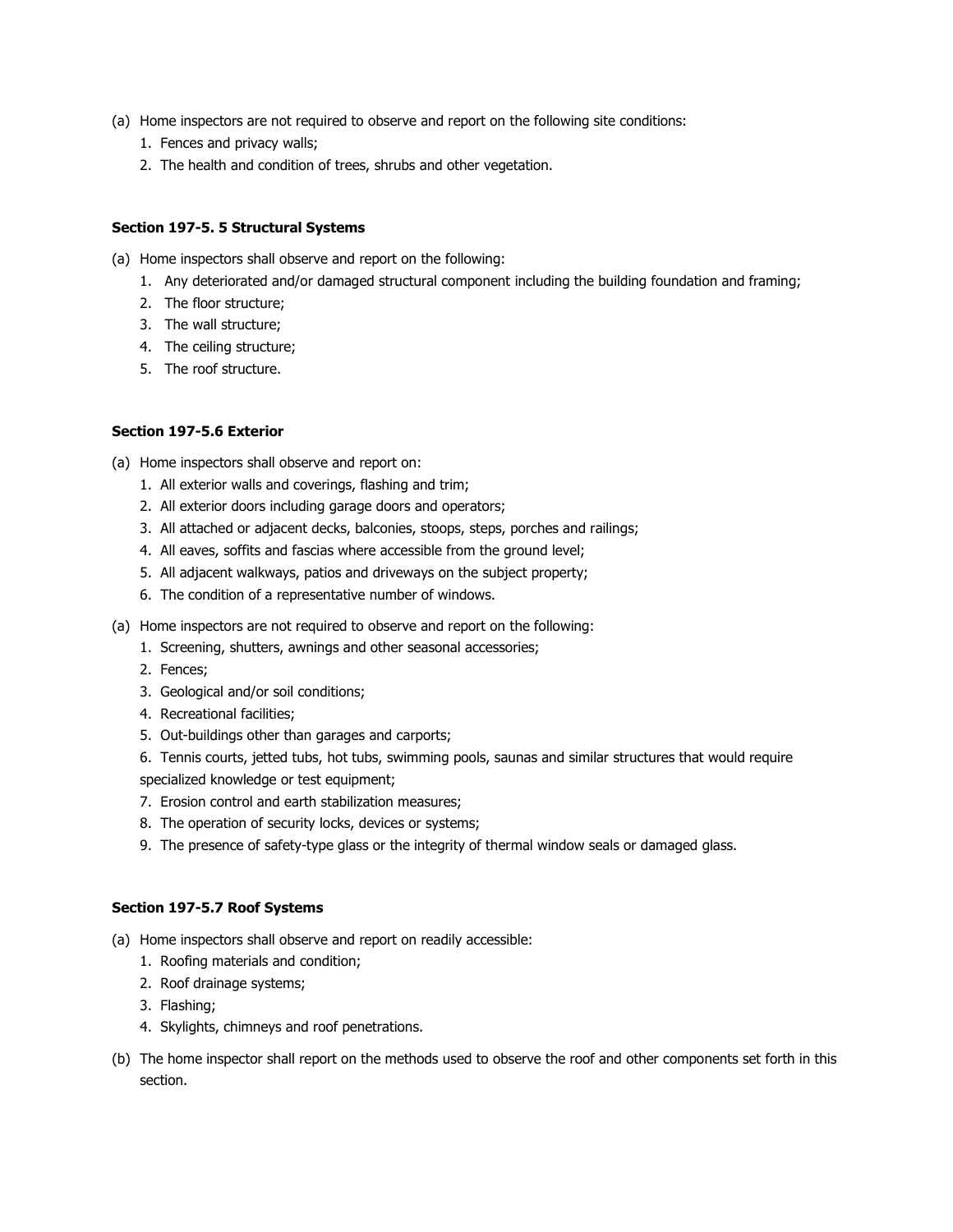- (c) All home inspection reports shall describe the observed condition and type of roofing materials and shall describe the methods used to observe the roofing.
- (d) Home inspectors are not required to observe and report on:
	- 1. Antennas, lightening arresters or similar attachments;
	- 2. Any flue or chimney interior that is not readily accessible;
	- 3. Other installed accessories.
- (e) Home inspectors are not required to operate powered roof ventilators.
- (f) Home inspectors are not required to determine the remaining life expectancy of roof coverings, manufacturers' defects, installation methods or recalls or to determine the number of roof layers present.
- (g) Home inspectors are not required to walk on or access a roof where to do so could result in damage to the roof or roofing material or endanger the health and safety of the home inspector.

## **Section 197-5.8 Plumbing System**

- (a) Home inspectors shall observe and report on the following visibly and readily accessible components, systems and conditions:
	- 1. Interior water supply and distribution systems including fixtures and faucets;
	- 2. Drain, waste and vent systems;
	- 3. Water heating equipment and vents and pipes;
	- 4. Fuel storage and fuel distribution systems and components;
	- 5. Drainage sumps, sump pumps, ejector pumps and related piping;
	- 6. Active leaks.
- (b) In inspecting plumbing systems and components, home inspectors shall operate all readily accessible:
	- 1. Fixtures and faucets;
	- 2. Domestic hot water systems;
	- 3. Drain pumps and waste ejectors pumps;
	- 4. The water supply at random locations for functional flow;
	- 5. Waste lines from random sinks, tubs and showers for functional drainage;
- (c) Home inspectors are not required to:
	- 1. Operate any main, branch or fixture valve, except faucets, or to determine water temperature;
	- 2. Observe and report on any system that is shut down or secured;
	- 3. Observe and report on any plumbing component that is not readily accessible;
	- 4. Observe and report on any exterior plumbing component or system or any underground drainage system;
	- 5. Observe and report on fire sprinkler systems;
	- 6. Evaluate the potability of any water supply;
	- 7. Observe and report on water conditioning equipment including softener and filter systems;
	- 8. Operate freestanding or built in appliances;
	- 9. Observe and report on private water supply systems;
	- 10. Test shower pans, tub and shower surrounds or enclosures for leakage;
	- 11. Observe and report on gas supply system for materials, installation or leakage;

12. Evaluate the condition and operation of water wells and related pressure tanks and pumps; the quality or quantity of water from on-site water supplies or the condition and operation of on-site sewage disposal systems such as cesspools, septic tanks, drain fields, related underground piping, conduit, cisterns and equipment;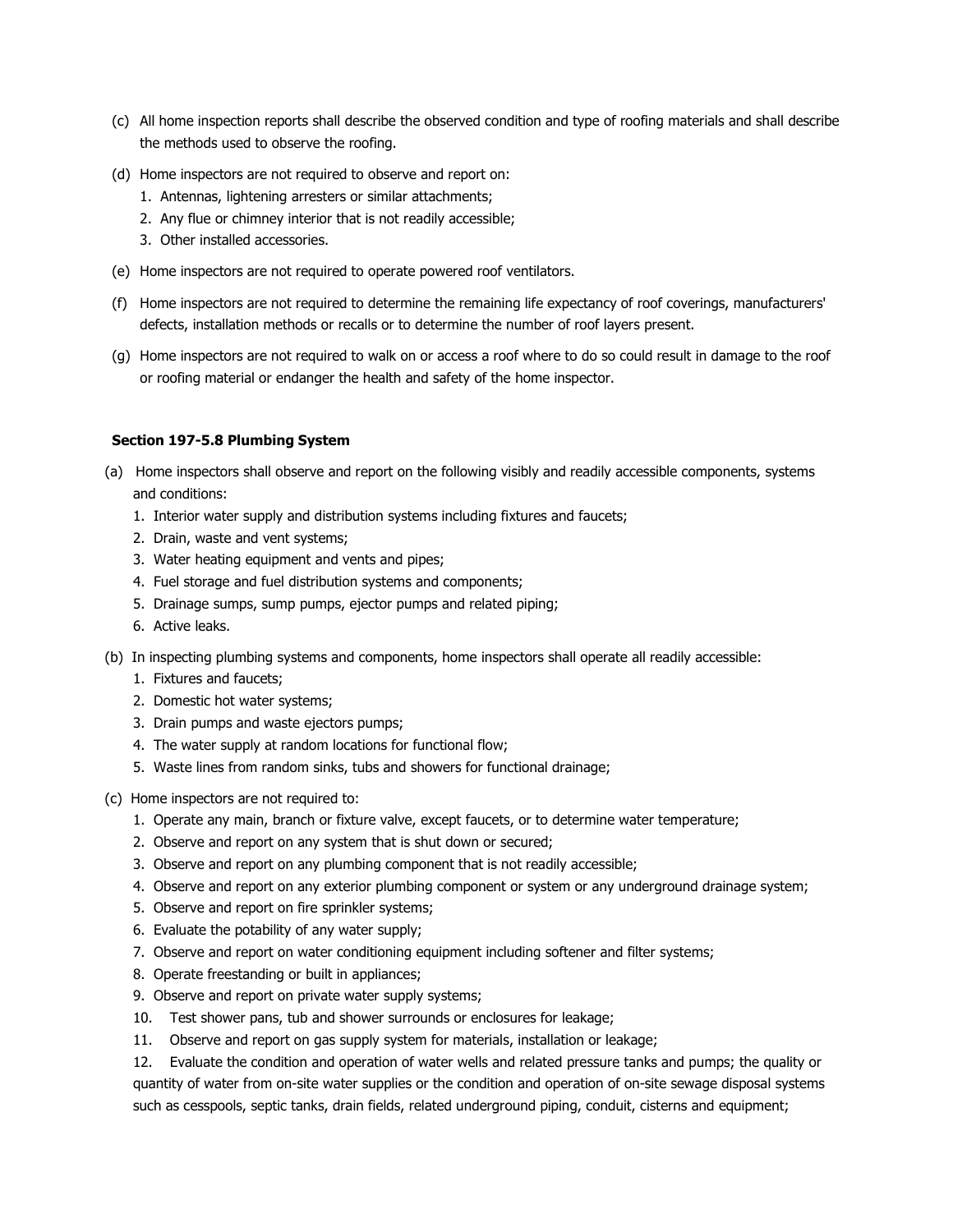13. Observe, operate and report on fixtures and faucets if the flow end of the faucet is connected to an appliance;

14. Record the location of any visible fuel tank on the inspected property that is not within or directly adjacent to the structure;

- 15. Observe and report on any spas, saunas, hot-tubs or jetted tubs;
- 16. Observe and report on any solar water heating systems.
- (d) Home inspections shall describe the water supply, drain, waste and vent piping materials; the water heating equipment including capacity, and the energy source and the location of the main water and main fuel shut-off valves. In preparing a report, home inspectors shall state whether the water supply and waste disposal systems are a public, private or unknown.

# **Section 197-5.9 Electrical System**

- (a) Home inspectors shall observe and report upon readily accessible and observable portions of:
	- 1. Service drop;
	- 2. Service entrance conductors, cables and raceways;
	- 3. The main and branch circuit conductors for property over current protection and condition by visual
	- observation after removal of the readily accessible main and sub electric panel covers;
	- 4. Service grounding;
	- 5. Interior components of service panels and sub-panels;
	- 6. A representative number of installed lighting fixtures, switches and receptacles;
	- 7. A representative number of ground fault circuit interrupters.
- (b) Home inspections shall describe readily accessible and observable portions of:
	- 1. Amperage and voltage rating of the service;
	- 2. The location of main dis-connects and sub-panels;
	- 3. The presence of aluminum branch circuit wiring;
	- 4. The presence or absence of smoke detectors and carbon monoxide detectors;
	- 5. The general condition and type of visible branch circuit conductors that may constitute a hazard to the occupant or the residential building by reason of improper use or installation of electrical components.
- (c) Home inspectors are not required to:
	- 1. Observe and report on remote control devices;
	- 2. Observe and report on alarm systems and components;
	- 3. Observe and report on low voltage wiring systems and components such as doorbells and intercoms;

4. Observe and report on ancillary wiring systems and components which are not a part of the primary electrical power distribution system;

- 5. Insert any tool, probe or testing device into the main or sub-panels;
- 6. Activate electrical systems or branch circuits which are not energized;
- 7. Operate overload protection devices;
- 8. Observe and report on low voltage relays, smoke and/or heat detectors, antennas, electrical de-icing tapes,

lawn sprinkler wiring, swimming pool wiring or any system controlled by timers;

- 9. Move any object, furniture or appliance to gain access to any electrical component;
- 10. Test every switch, receptacle and fixture;
- 11. Remove switch and outlet cover plates;
- 12. Observe and report on electrical equipment not readily accessible;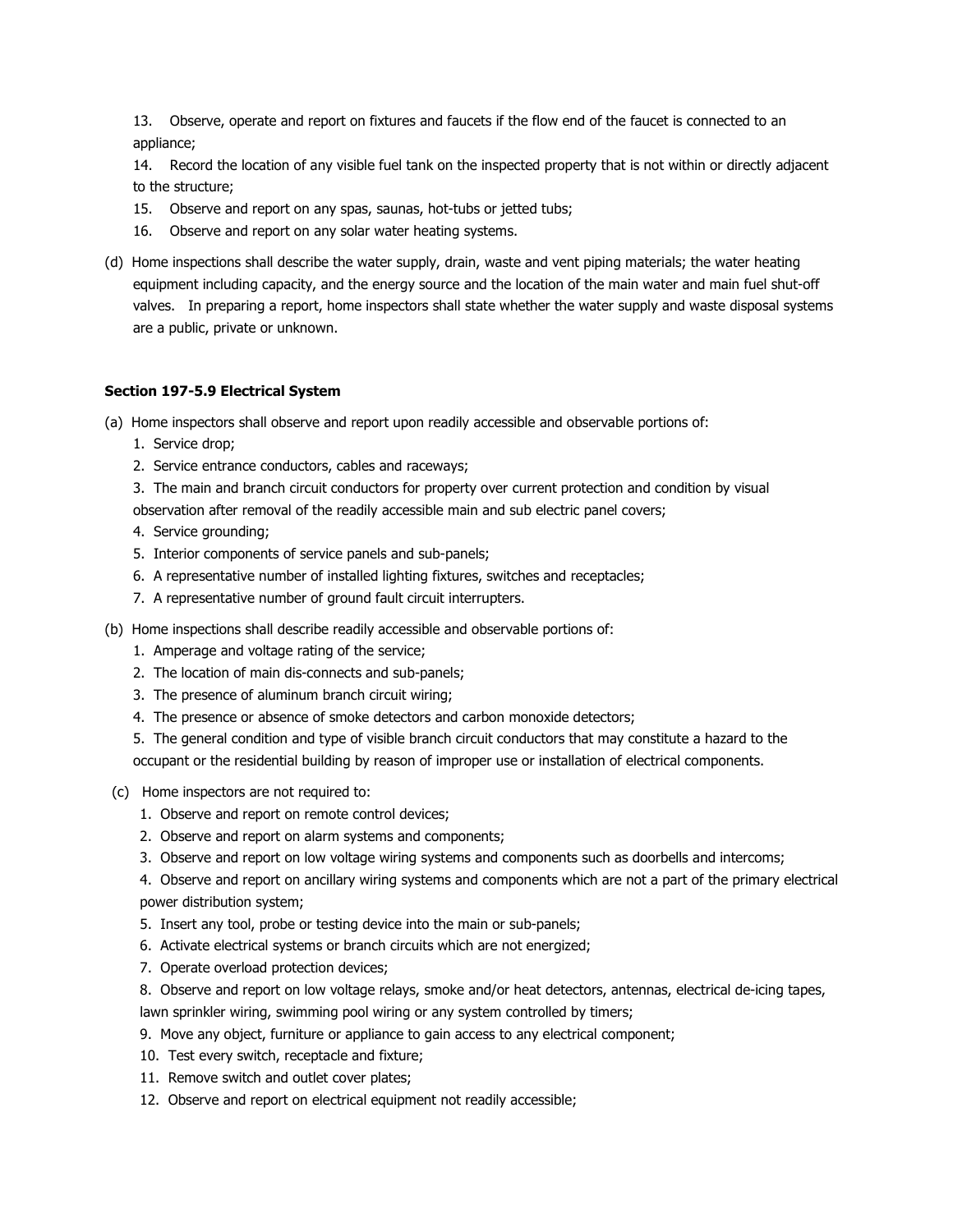- 13. Dismantle any electrical device or control;
- 14. Measure amperage, voltage or impedance;
- 15. Observe and report on any solar powered electrical component or
- any standby emergency generators or components.

## **Section 197-5.10 Heating System**

(a) Home inspectors shall:

- 1. Describe the type of fuel, heating equipment and heating distribution system;
- 2. Operate the systems using thermostats;

3. Open readily accessible and operable access panels provided by the manufacturer or installer for routine homeowner maintenance;

- 4. Observe and report on the condition of normally operated controls and components of the systems;
- 5. Observe and report on visible flue pipes, dampers and related components for functional operation;

6. Observe and report on the presence of and the condition of a representative number of heat sources in each habitable space of the residential building;

- 7. Observe and report on the operation of fixed supplementary heat units;
- 8. Observe and report on visible components of vent systems, flues and chimneys;
- (b) Home inspectors are not required to:
	- 1. Activate or operate the heating systems that do not respond to the thermostats or have been shut down;
	- 2. Observe, evaluate and report on heat exchangers;
	- 3. Observe and report on equipment or remove covers or panels that are not readily accessible;
	- 4. Dismantle any equipment, controls or gauges;
	- 5. Observe and report on the interior of chimney flues;

6. Observe and report on heating system accessories, such as humidifiers, air purifiers, motorized dampers and heat reclaimers;

7. Activate heating, heat pump systems or any other system when ambient temperatures or other circumstances are not conducive to safe operation or may damage the equipment;

- 8. Evaluate the type of material contained in insulation and/or wrapping of pipes, ducts, jackets and boilers;
- 9. Evaluate the capacity, adequacy or efficiency of a heating or cooling system;

10. Test or operate gas logs, built-in gas burning appliances, grills, stoves, space heaters or solar heating devices or systems;

- 11. Determine clearance to combustibles or adequacy of combustion air;
- 12. Test for gas leaks or carbon monoxide;
- 13. Observe and report on in-floor and in-ceiling radiant heating systems.

# **Section 197-5.11 Air Conditioning Systems**

(a) Home inspectors shall:

1. Observe, describe and report on the type of air conditioning equipment and air conditioning distribution system;

2. Operate the system using the thermostat;

3. Open a representative number of readily accessible and operable access panels provided by the manufacturer for routine homeowner maintenance;

4. Observe and report on the condition of normally operated controls and components of the system.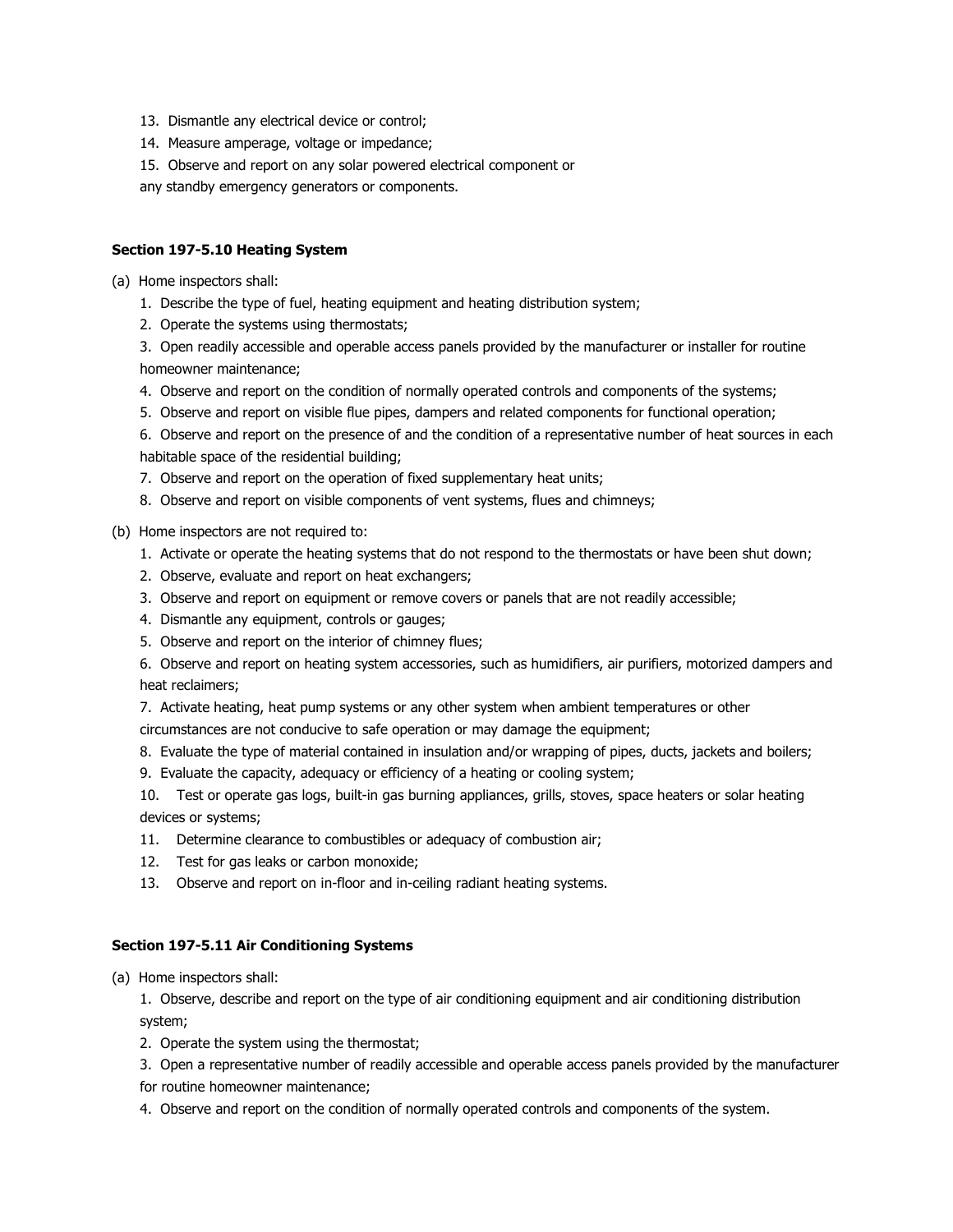- (b) Home inspectors are not required to:
	- 1. Activate or operate air conditioning systems that have been shut down;

2. Observe and report on gas-fired refrigeration systems, evaporative coolers, or wall or window-mounted air conditioning units;

- 3. Check the pressure of the system coolant or determine the presence of leakage;
- 4. Evaluate the capacity, efficiency or adequacy of the system;
- 5. Operate equipment or systems if exterior temperature is below 65 degrees Fahrenheit or when other circumstances are not conducive to safe operation or may damage equipment;

6. Remove covers or panels that are not readily accessible or that are not part of routine homeowner maintenance;

- 7. Dismantle any equipment, controls or gauges;
- 8. Check the electrical current drawn by the unit;
- 9. Observe and report on electronic air filters.

#### **Section 197-5.12 Interior**

- (a) Home inspectors shall:
	- 1. Observe and report on the material and general condition of walls, ceilings and floors;
	- 2. Observe and report on steps, stairways and railings;
	- 3. Observe, operate and report on garage doors, garage door safety devices and garage door operators;

4. Where visible and readily accessible, observe and report on the bath and/or kitchen vent fan ducting to determine if it exhausts to the exterior of the residential building;

- 5. Observe, operate and report on a representative number of primary windows and interior doors;
- 6. Observe and report on visible signs of water penetration.
- (b) Home inspectors are not required to:

1. Ignite fires in a fireplace or stove to determine the adequacy of draft, perform a chimney smoke test or observe any solid fuel device in use;

2. Evaluate the installation or adequacy of inserts, wood burning stoves or other modifications to a fireplace, stove or chimney;

- 3. Determine clearance to combustibles in concealed areas;
- 4. Observe and report on paint, wallpaper or other finish treatments;
- 5. Observe and report on window treatments;
- 6. Observe and report on central vacuum systems;
- 7. Observe and report on household appliances;
- 8. Observe and report on recreational facilities;
- 9. Observe and report on lifts, elevators, dumbwaiters or similar devices.

# **Section 197-5.13 Insulation and Ventilation**

- (a) Home inspectors shall:
	- 1. Observe, describe and report on insulation in accessible, visible unfinished spaces;
	- 2. Observe, describe and report on ventilation of accessible attics and foundation areas;
	- 3. Observe and report on mechanical ventilation systems in visible accessible areas.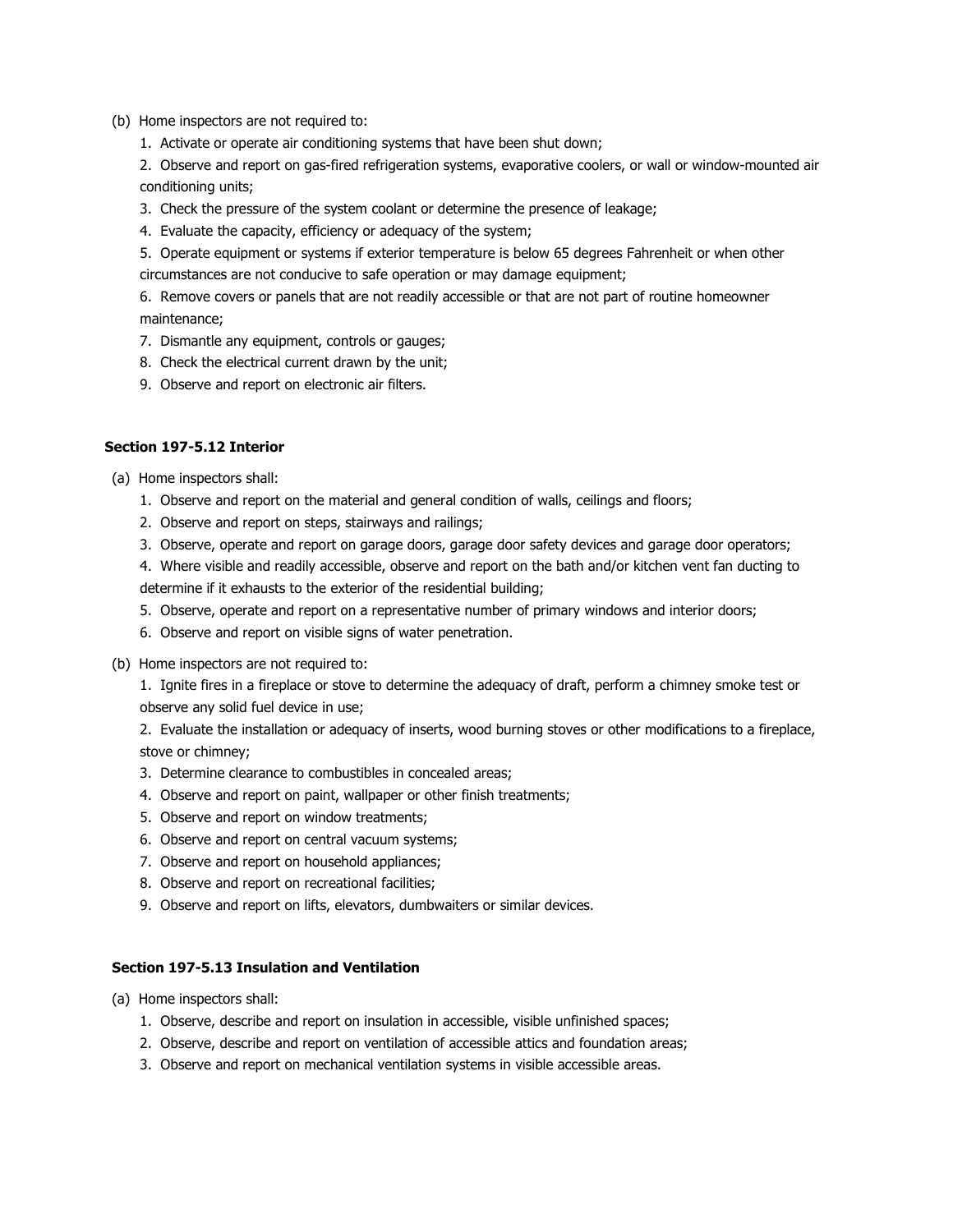- (b) Home inspectors are not required to:
	- 1. Disturb insulation;

2. Operate mechanical ventilation systems when weather or other conditions are not conducive to safe operation or may damage the equipment.

## **Section 197-5.14 Fireplaces**

- (a) Home inspectors shall:
	- 1. Observe and report on visible and accessible system components;
	- 2. Observe and report on visible and accessible chimneys and vents;
	- 3. Observe and report on chimney caps;
	- 4. Observe and report on fireplaces and solid fuel burning appliances;
	- 5. Observe and report on chimneys;
	- 6. Observe, operate and report on accessible fireplace dampers.
- (b) Home inspectors are not required to:
	- 1. Observe and report on the interiors of flues or chimneys;
	- 2. Observe and report on fire screens and doors;
	- 3. Observe and report on automatic fuel feed devices;
	- 4. Observe and report on mantles and fireplace surrounds;
	- 5. Observe and report on combustion make-up air devices;
	- 6. Observe and report on heat distribution assists;
	- 7. Ignite or extinguish fires;
	- 8. Determine draft characteristics;
	- 9. Move fireplace inserts and stoves or firebox contents.

## **Section 197-5.15 Attics**

- (a) Home inspectors shall observe and report on any safe and readily accessible attic space describing:
	- 1. The method of observation used; and
	- 2. Conditions observed.
- (b) Home inspectors are not required to enter any attic where no walkable floor is present or where entry would, in the opinion of the home inspector, be unsafe.

## **Section 197-5.16 Limitations and Exclusions**

- (a) Home inspectors are not required to observe any item that is concealed or not readily accessible to the home inspector. The home inspector is not required to move furniture, personal or stored items; lift floor coverings; move attached wall or ceiling coverings or panels; or perform any test or procedure which could damage or destroy the item being evaluated.
- (b) Home inspectors are not required to observe appliances, recreational facilities, alarm systems, intercoms, speaker systems, radio-controlled devices, security devices and lawn irrigation systems.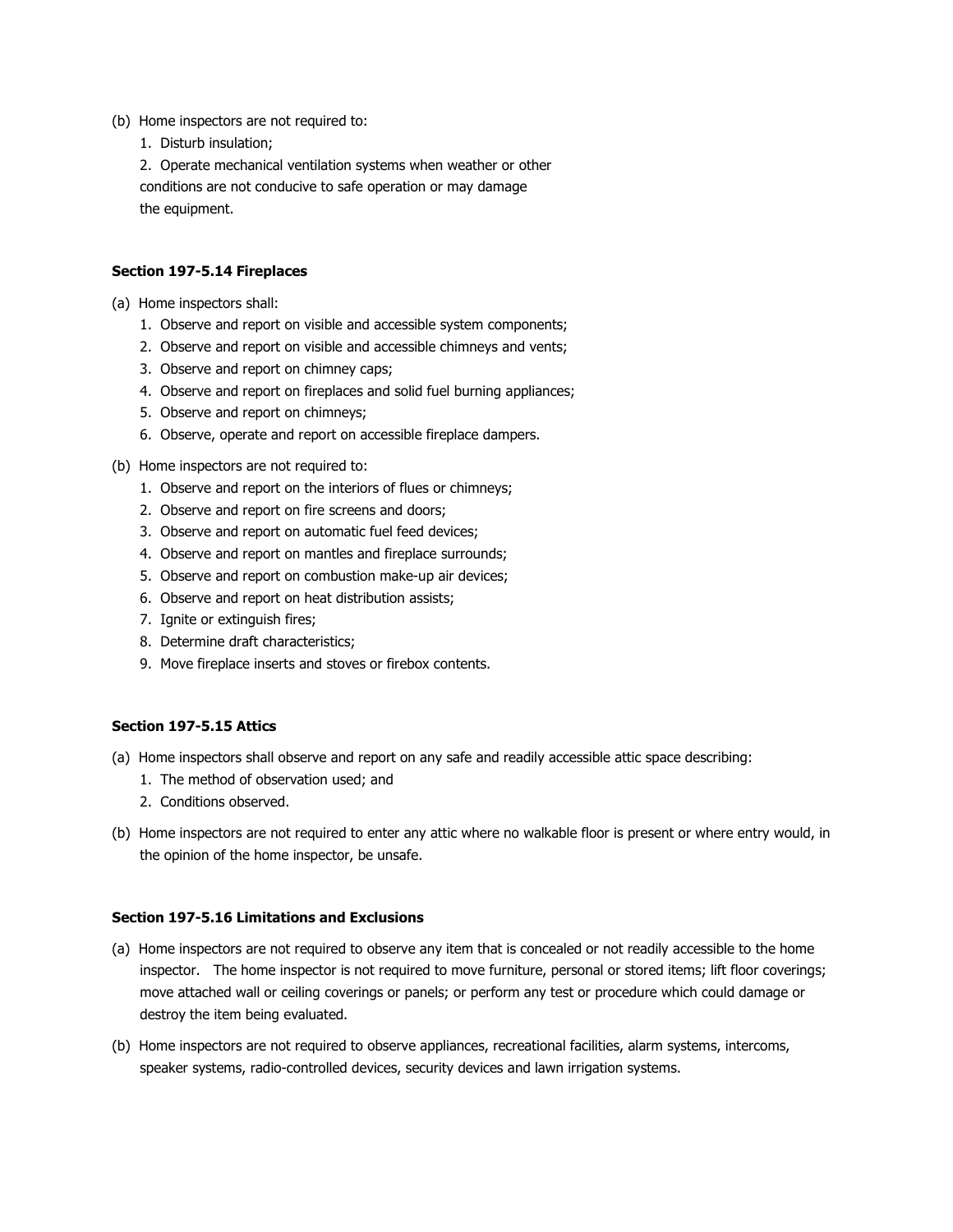- (c) Home inspectors shall not be required to determine the presence or absence of any suspected hazardous substance including but not limited to, latent surface and/or subsurface volatile organic compounds, PCB's, asbestos, urea formaldehyde insulation, toxins, carcinogens, diseases, wood destroying organisms, mold, hazardous plants, illicit drugs or drug making equipment, lead paint, noise or contaminants in soil, water, air quality, wet lands or any other environmental hazard.
- (d) Except as otherwise necessary and required by this Standards of Practice, home inspectors are not required to use special instruments or testing devices, such as amp meters, pressure gauges, moisture meters, gas detectors and similar equipment.
- (e) Home inspectors are not required to report on real property, geological, environmental or hazardous waste conditions, manufacturer recalls or conformance of proper manufacturer installation of any component or system, or information contained in Consumer Protection Bulletins. Home inspectors are not required to report upon past or present violations of codes, ordinances or regulations.
- (f) Home inspectors are not required to provide an inspection of any condominium common component or system, or to evaluate condominium reserve accounts.
- (g) Home inspectors are not required to enter any residential building or area of a building that, in the opinion of the home inspector, is dangerous to the safety of the home inspector or others or that will result in damage to the property, its systems or components.
- (h) Home inspectors shall not be required to enter any area or perform any procedure which, in the opinion of the home inspector, may damage the property or its components.
- (i) Home inspectors shall not be required to observe any system or component that is not included in this Standards of Practice.
- (j) Home inspections performed in accordance with these Standards of Practice are not technically exhaustive and are not required to identify concealed conditions, latent defects or consequential damages.
- (k) Home inspectors are not required to determine:
	- 1. Conditions of systems or components that are not readily accessible;
	- 2. The remaining life expectancy of any system or component;
	- 3. The strength, adequacy, effectiveness or efficiency of any system or component;
	- 4. The causes of any condition or deficiency;
	- 5. The methods, materials or costs of corrections;
	- 6. The future condition of a system or component including, but not limited to, the failure of the system and/or components;
	- 7. The suitability of the property for any specialized use;
	- 8. The advisability of purchase of the property;
	- 9. The presence of potentially hazardous plants or animals including, but not limited to, wood destroying organisms or diseases harmful to humans including molds or mold-like substances;
	- 10. The presence of any environmental hazard including, but not limited to, toxins, carcinogens, noise, and contaminants in soil, water and air;
	- 11. The effectiveness of any system installed, or method utilized to control or remove suspected hazardous substances;
	- 12. Operating costs of systems of components;
	- 13. Acoustical properties of any system or component;
	- 14. Soil conditions related to geo-technical or hydrologic specialties.